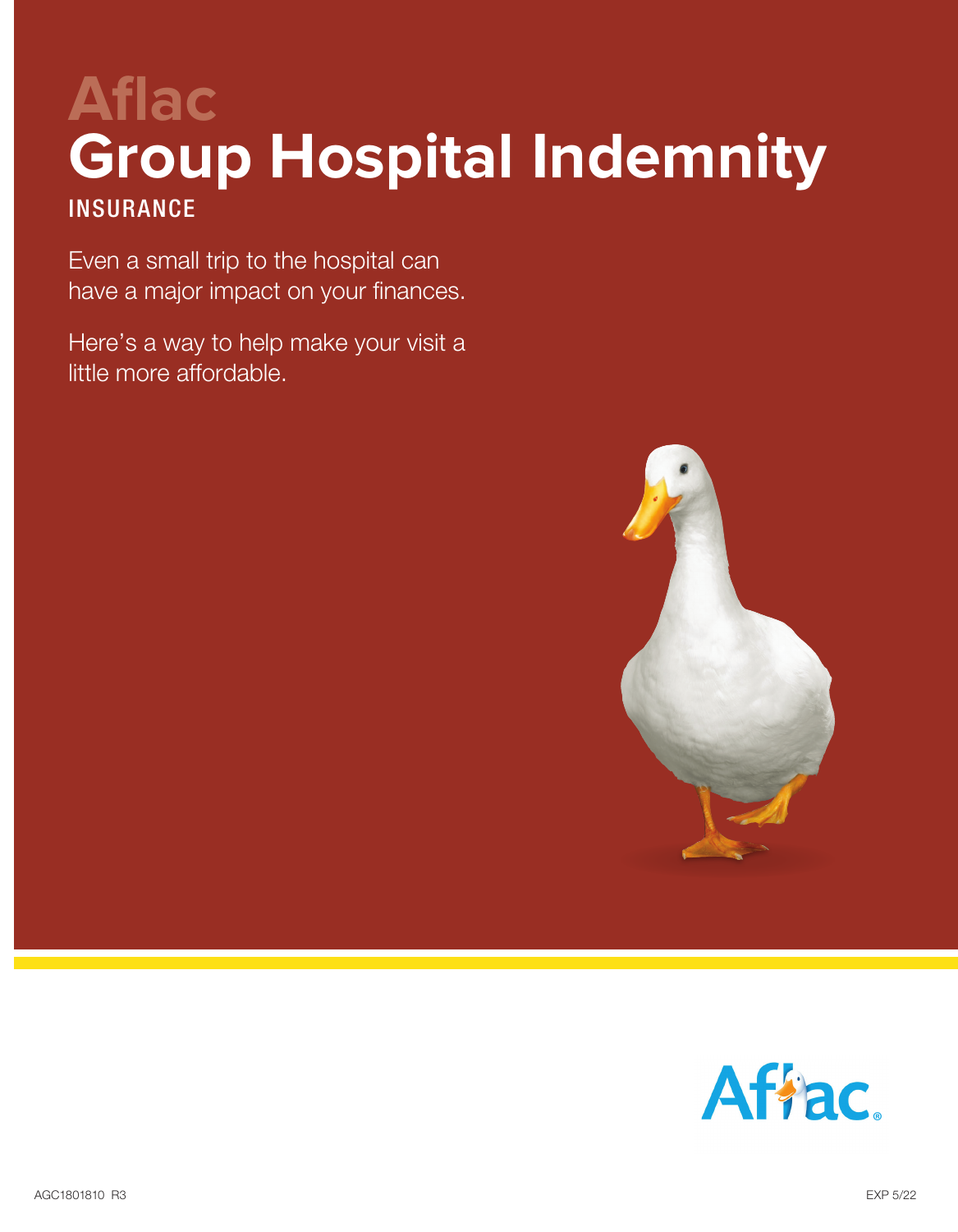## AFLAC GROUP HOSPITAL INDEMNITY **HIG**

Policy Series C80000

### **The plan that can help with expenses and protect your savings.**

Does your major medical insurance cover all of your bills?

Even a minor trip to the hospital can present you with unexpected expenses and medical bills. And even with major medical insurance, your plan may only pay a portion of your entire stay.

#### **That's how the Aflac Group Hospital Indemnity plan can help.**

It provides financial assistance to enhance your current coverage. So you may be able to avoid dipping into savings or having to borrow to address out-of-pocket-expenses major medical insurance was never intended to cover. Like transportation and meals for family members, help with child care, or time away from work, for instance.

#### The Aflac Group Hospital Indemnity plan benefits include

the following:

- Hospital Confinement Benefit
- Hospital Admission Benefit
- Hospital Intensive Care Benefit and more





Amount payable was generated based on benefit amounts for: Hospital Admission (\$1,000) and Hospital Confinement (\$100 per day).

The plan has limitations and exclusions that may affect benefits payable. This brochure is for illustrative purposes only. Refer to your certificate for complete details, definitions, limitations, and exclusions.

**For more information, call the Mercer Marketplace Call Center at 1-855-237-6421.**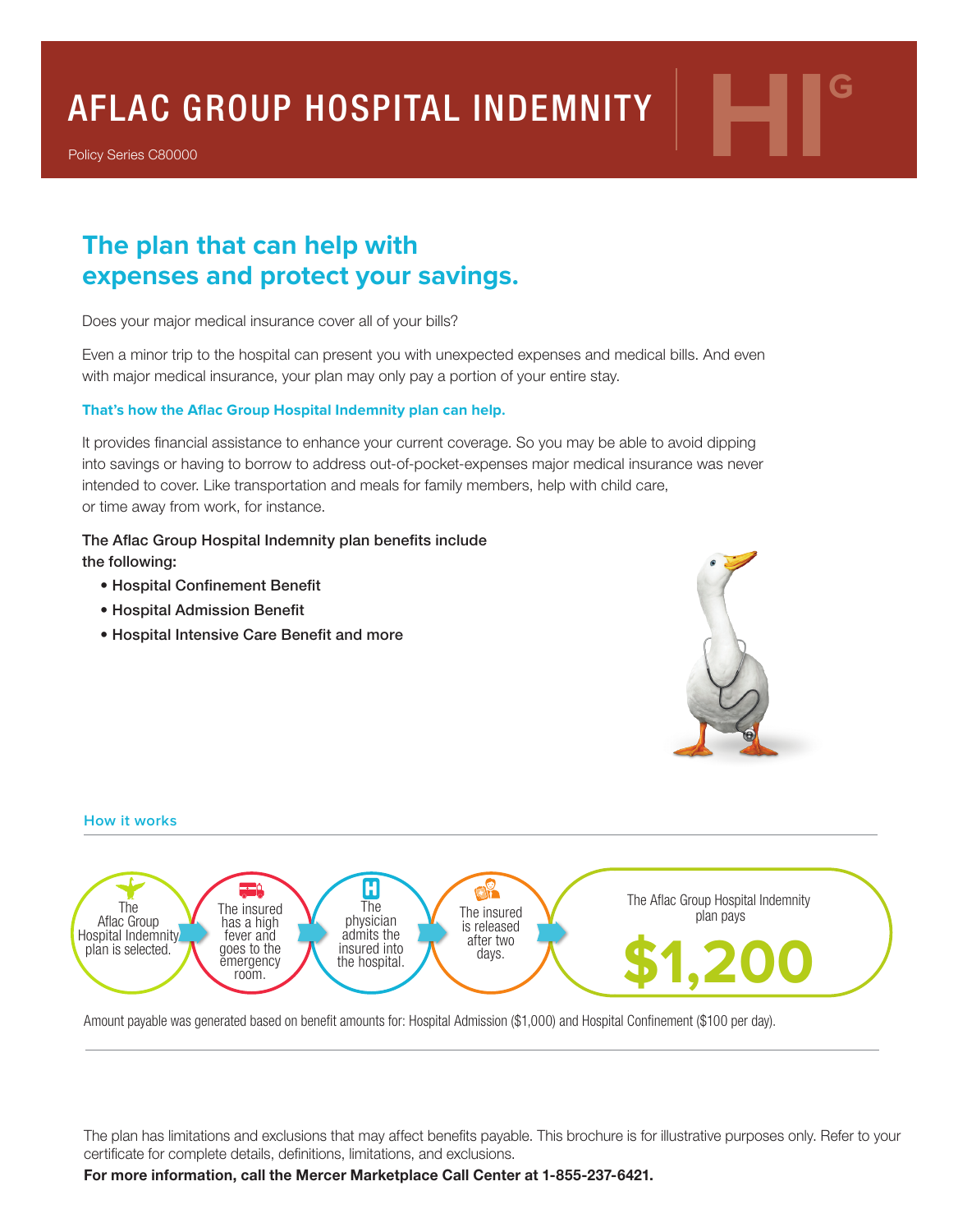| <b>Benefits Overview</b>                                                                                                                                                                                                                                                                                                                                                                                                                                                                                                                                                                                                                                                                                                                                                             | <b>BENEFIT</b><br>AMOUNT |
|--------------------------------------------------------------------------------------------------------------------------------------------------------------------------------------------------------------------------------------------------------------------------------------------------------------------------------------------------------------------------------------------------------------------------------------------------------------------------------------------------------------------------------------------------------------------------------------------------------------------------------------------------------------------------------------------------------------------------------------------------------------------------------------|--------------------------|
| HOSPITAL ADMISSION BENEFIT per confinement (once per covered sickness or accident per calendar year for each insured)<br>Payable when an insured is admitted to a hospital and confined as an in-patient because of a covered accidental<br>injury or covered sickness. We will not pay benefits for confinement to an observation unit, or for emergency room<br>treatment or outpatient treatment.<br>We will not pay benefits for admission of a newborn child following his birth; however, we will pay for a newborn's<br>admission to a Hospital Intensive Care Unit if, following birth, he is confined as an inpatient as a result of a covered<br>accidental injury or covered sickness (including congenital defects, birth abnormalities, and/or premature birth).        | \$1,000                  |
| HOSPITAL CONFINEMENT per day (maximum of 31 days per confinement for each covered sickness or accident for each insured)<br>Payable for each day that an insured is confined to a hospital as an in-patient as the result of a covered accidental<br>injury or covered sickness. If we pay benefits for confinement and the insured becomes confined again within six<br>months because of the same or related condition, we will treat this confinement as the same period of confinement.<br>This benefit is payable for only one hospital confinement at a time even if caused by more than one covered<br>accidental injury, more than one covered sickness, or a covered accidental injury and a covered sickness.                                                              | \$100                    |
| HOSPITAL INTENSIVE CARE BENEFIT per day (maximum of 10 days per confinement for each covered sickness or accident for<br>each insured)<br>Payable for each day when an insured is confined in a Hospital Intensive Care Unit because of a covered accidental<br>injury or covered sickness. We will pay benefits for only one confinement in a Hospital's Intensive Care Unit at a time.<br>Once benefits are paid, if an insured becomes confined to a Hospital's Intensive Care Unit again within six months<br>because of the same or related condition, we will treat this confinement as the same period of confinement.<br>This benefit is payable in addition to the Hospital Confinement Benefit.                                                                            | \$100                    |
| <b>INTERMEDIATE INTENSIVE CARE STEP-DOWN UNIT per day</b> (maximum of 10 days per confinement for each covered<br>sickness or accident for each insured)<br>Payable for each day when an insured is confined in an Intermediate Intensive Care Step-Down Unit because of<br>a covered accidental injury or covered sickness. We will pay benefits for only one confinement in an Intermediate<br>Intensive Care Step-Down Unit at a time.<br>Once benefits are paid, if an insured becomes confined to a Hospital's Intermediate Intensive Care Step-Down Unit<br>again within six months because of the same or related condition, we will treat this confinement as the same period of<br>confinement.<br>This benefit is payable in addition to the Hospital Confinement Benefit. | \$50                     |
| <b>SUCCESSOR INSURED BENEFIT</b>                                                                                                                                                                                                                                                                                                                                                                                                                                                                                                                                                                                                                                                                                                                                                     |                          |

If spouse coverage is in force at the time of the employee's death, the surviving spouse may elect to continue coverage. Coverage would continue according to the existing plan and would also include any dependent child coverage in force at the time.

In order to receive benefits for accidental injuries due to a covered accident, an insured must be admitted within six months of the date of the covered accident (in Washington, twelve months).

#### **LIMITATIONS AND EXCLUSIONS**

#### EXCLUSIONS (in Montana: LIMITATIONS)

State references refer to the state of your group and not your resident state. We will not pay for loss due to:

- War voluntarily participating in war, any act of war, or military conflicts, declared or undeclared, or voluntarily participating or serving in the military, armed forces, or an auxiliary unit thereto, or contracting with any country or international authority. (We will return the prorated premium for any period not covered by the certificate when the insured is in such service.) War also includes voluntary participation in an insurrection, riot, civil commotion or civil state of belligerence. War does not include acts of terrorism (except in Illinois).
	- − In Connecticut: a riot is not excluded.
	- In Oklahoma: War, or any act of war, declared or undeclared, when serving in the military, armed forces, or an auxiliary unit thereto. (We will return the prorated premium for any period not covered by the certificate when the insured is in such service.) War does not include acts of terrorism.
- Suicide committing or attempting to commit suicide, while sane or insane.
- − In Missouri, Montana, and Vermont: committing or attempting to commit suicide, while sane.
- − In Minnesota: this exclusion does not apply.
- Self-Inflicted Injuries injuring or attempting to injure oneself intentionally.
	- − In Missouri: injuring or attempting to injure oneself intentionally which is obviously not an attempted suicide.
	- In Vermont: injuring or attempting to injure oneself intentionally, while sane.
- Racing riding in or driving any motor-driven vehicle in a race, stunt show or speed test in a professional or semi-professional capacity.
- Illegal Occupation voluntarily participating in, committing, or attempting to commit a felony or illegal act or activity, or voluntarily working at, or being engaged in, an illegal occupation or job.
	- − In Connecticut: voluntarily participating in, committing, or attempting to commit a felony.
	- − In Illinois: committing or attempting to commit a felony or being engaged in an